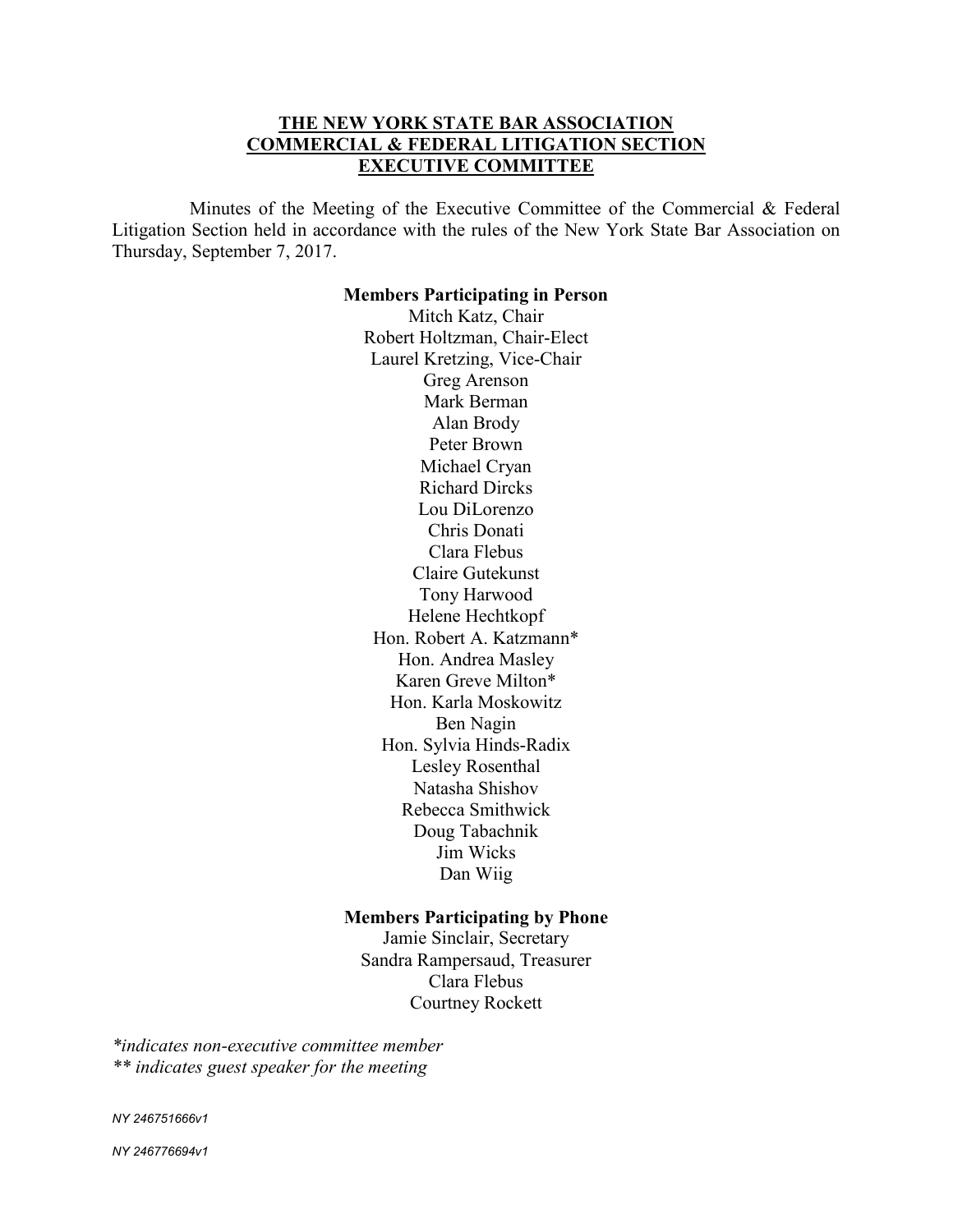The meeting came to order at 6:00 p.m. Section Chair Mitch Katz called the meeting to order and invited Second Circuit Chief Judge Robert A. Katzmann to begin his remarks.

## **Guest Speaker: Second Circuit Chief Judge Robert A. Katzmann**

Judge Katzmann focused his remarks on the Court's Justice for All: Courts and Community program, which focuses on civic education initiatives and programs in the court. The Chief Judge described the upcoming events affiliated with the Justice for All initiative, which include special naturalization ceremonies being held in connection with Constitution and Citizenship Day, which takes place on September 18, 2017, and the Special Session of Court: Hands Lecture on Great Judges of the Second Circuit which will be held on September 27, 2017. The Justice for All initiative also includes civic education programs, historic reenactments, courthouse visits, student contests and more. The Chief Judge also remarked that the Court is holding a Teacher's Institute and a new interactive learning center will be opening on the  $5<sup>th</sup>$  floor. The Chief Judge concluded his remarks by taking comments and questions from Executive Committee members.

# **Approval of June 20, 2017 Meeting Minutes**

The July 20, 2017 Meeting Minutes were unanimously approved.

# **Approval of July 11, 2017 Meeting Minutes**

The July 11, 2017 Meeting Minutes were unanimously approved.

### **Approval of August 8, 2017 Meeting Minutes**

The August 8, 2017 Meeting Minutes were unanimously approved*.*

# **ABA Summer Meeting Recap**

The Executive Committee members discussed various tracks of the ABA Summer Meeting which were attended by Executive Committee members.

### **Nominations for Officer Positions**

Chair-Elect Robert Holtzman invited Executive Committee members to share nominations for officers of the Section with Melanie Cyganowski.

# **Financial Support for Scheindlin Award and Evening at Thurgood Marshall Events**

Chair-Elect Robert Holtzman reminded Executive Committee members of these upcoming events scheduled in the Fall. Because both events occur in federal courthouses, signage for sponsors cannot be used and thus sponsorship options are limited. Accordingly, the Section proposed to request firm sponsorship of these programs in exchange for advertisement space in the *Litigator* and the Section Newsletter.

#### **Litigation Academy Committee Volunteers**

*NY 246751666v1* Section Chair Mitch Katz discussed the newly created Litigation Academy Committee, which will assist in planning the Commercial Litigation Academy for Spring 2019 at Fordham Law School. Mitch Katz advised that the financial burden component for the Kaye Scholarship applications has been eliminated this year, and encouraged Executive Committee members to encourage younger lawyers to apply for the Scholarships.

*NY 246776694v1*